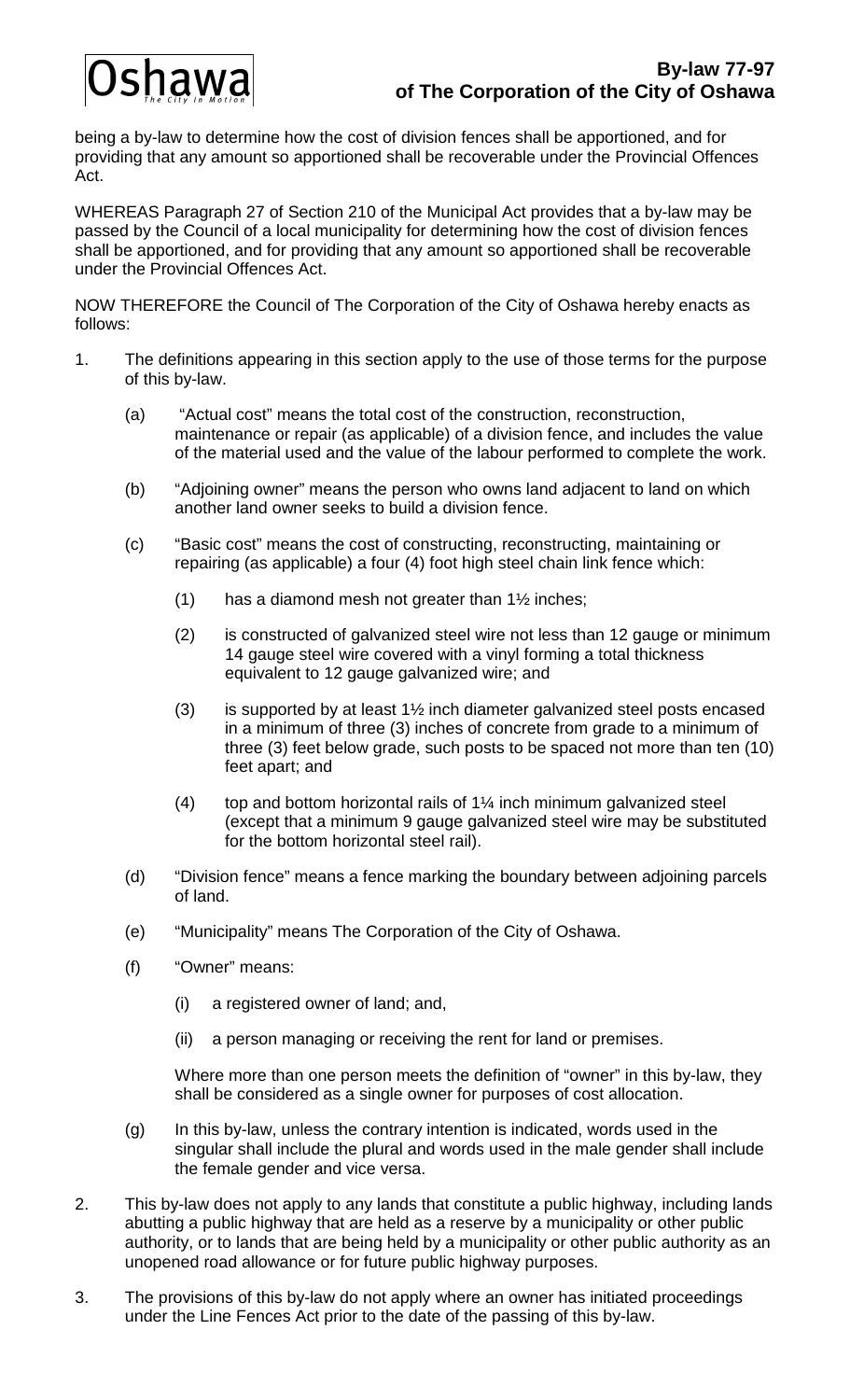- 4. An owner of land may construct and maintain a division fence.
- 5. An owner desiring to construct, reconstruct or repair a division fence shall serve or cause to be served upon the adjoining owner, by registered mail, a notice of his intention to do so at least fourteen (14) days prior to the commencement of any work or execution of any contract in relation to the work to be undertaken.
- 6. Notwithstanding anything in this by-law, owners and adjoining owners may enter into agreements with respect to the sharing of any costs with respect to division fences in any proportion. This by-law applies where no agreement is possible.
- 7. The cost of construction of a division fence shall be assigned as follows:
	- (a) the adjoining owner shall pay fifty percent (50%) of the basic cost or fifty percent (50%) of the actual cost, whichever is the lesser; and,
	- (b) the owner shall pay the balance of the actual cost.
- 8. The cost of reconstruction or maintenance of a division fence shall be borne equally by the owner and the adjoining owner.
- 9. The cost of repairs to a division fence shall be borne by the owner if the damage necessitating the repair was caused by him or his invitees. The cost of repairs to a division fence shall be borne by the adjoining owner if the damage necessitating the repair was caused by him or his invitees. Subject to Section 10, the cost of repairs to a division fence shall be borne equally by the owner and the adjoining owner if the damage necessitating the repair was caused by natural disaster.
- 10. If a tree is thrown down by accident or otherwise so as to cause damage to a division fence, the owner of the land on which the tree stood shall at his sole expense forthwith remove the tree and repair the fence.
- 11. Any division fence constructed pursuant to this by-law shall comply with the provisions of By-law 60-94, Section 4.12, as amended, (Zoning By-law), By-law 136-79, Sections 5.9, 9.11 and 9.13, as amended, (Property Standards By-law), and By-law 55-85, as amended, (Swimming Pool By-law), or any successor to such by-laws. Any division fence constructed or repaired within an area designated as a heritage conservation district pursuant to Part V of the Ontario Heritage Act is subject to all requirements for obtaining a permit pursuant to such legislation.
- 12. Where an owner or adjoining owner is in default of his obligations pursuant to this by-law, a person desiring to enforce the provisions of this by-law shall, within ninety days after completion of the construction of the division fence, serve or cause to be served on the defaulting person, a notice by registered mail requiring compliance with this by-law. The notice shall specify that if the default is not rectified within thirty (30) days after service of the notice, the person enforcing this by-law may rectify the default and may take appropriate proceedings under Part IX of the Provincial Offences Act to recover the proportionate share of the cost of the work from the defaulting person.

By-law read a first, second and third time and finally passed this twenty-eighth day of July, 1997.

2014 05 07